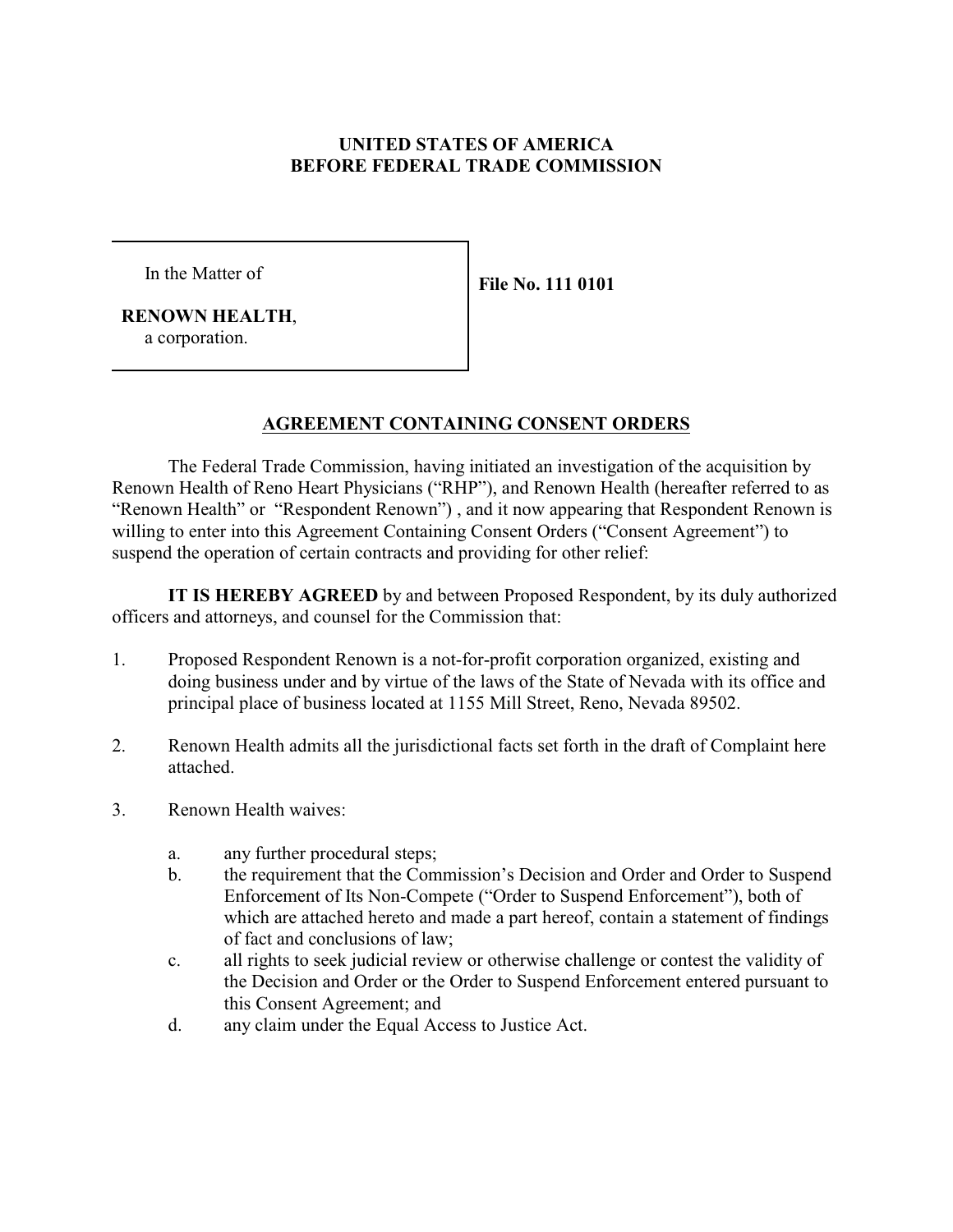- 4. Because there may be interim competitive harm, the Commission may issue its Complaint and the Order to Suspend Enforcement in this matter at any time after it accepts the Consent Agreement for public comment.
- 5. Not later than thirty (30) days after the date this Consent Agreement is signed by Renown Health, Renown Health shall submit an initial report, pursuant to Section 2.33 of the Commission's Rules, 16 C.F.R. § 2.33. Renown Health shall submit subsequent reports every thirty (30) days thereafter until the Order to Suspend Enforcement becomes final. Each compliance report submitted shall describe in detail the manner in which Renown Health has complied, is complying and will comply with the Consent Agreement, the Order to Suspend Enforcement and the Decision and Order. In addition, each report shall provide sufficient information and documentation to enable the Commission to determine independently whether Renown Health is in compliance with this Consent Agreement and each of the Orders.
- 6. Each report submitted pursuant to paragraph 5 above shall be verified by a notarized signature or sworn statement, or be self-verified in the manner set forth in 28 U.S.C. §1746. Section 2.41(a) of the Commission's Rules of Practice requires that an original and two copies of all compliance reports be filed with the Commission. Renown Health shall file an original report and one copy with the Secretary of the Commission, and shall send one copy directly to the Bureau of Competition's Compliance Division. In addition, Renown Health shall provide a copy of each report to the Monitor appointed by the Order to Suspend Enforcement.
- 7. This Consent Agreement, and any compliance reports filed pursuant to this Consent Agreement, shall not become part of the public record of the proceeding unless and until the Consent Agreement is accepted by the Commission. If accepted by the Commission, this Consent Agreement, together with the draft of Complaint, will be placed on the public record for a period of thirty (30) days and information in respect thereto publicly released. The Commission thereafter may either withdraw its acceptance of this Consent Agreement and so notify Proposed Respondent, in which event it will take such action as it may consider appropriate, or issue or amend its Complaint (in such form as the circumstances may require) and issue its Decision and Order, in disposition of the proceeding.
- 8. This Consent Agreement is for settlement purposes only and does not constitute an admission by Renown Health that the law has been violated as alleged in the draft of Complaint here attached, or that the facts as alleged in the draft of Complaint, other than jurisdictional facts, are true.
- 9. This Consent Agreement contemplates that, if it is accepted by the Commission, the Commission may (a) issue and serve its Complaint corresponding in form and substance with the draft of Complaint here attached, (b) issue and serve its Order to Suspend Enforcement, and (c) make information public with respect thereto. If such acceptance is not subsequently withdrawn by the Commission pursuant to the provisions of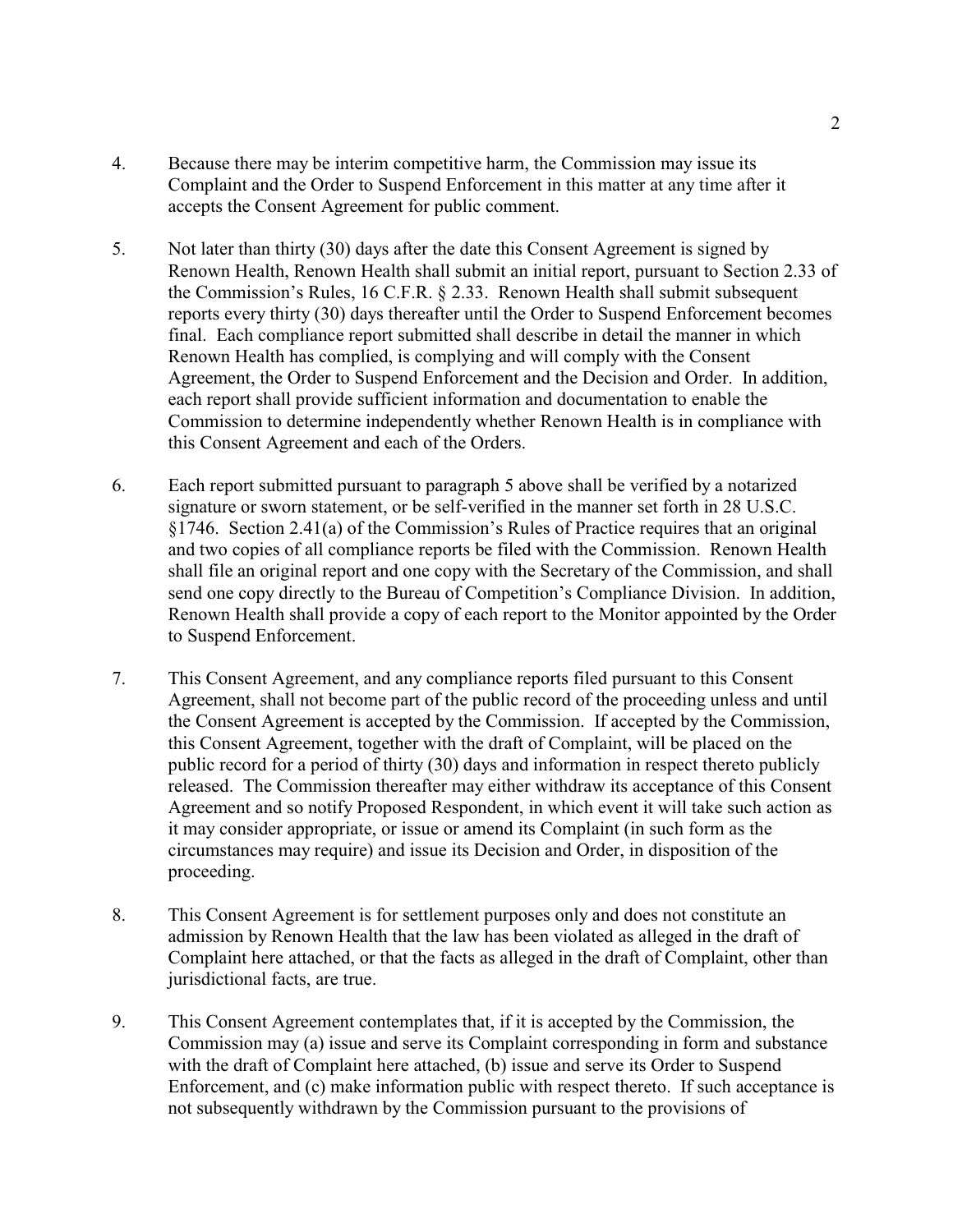Commission Rule 2.34, 16 C.F.R. § 2.34, the Commission may, without further notice to Renown Health, issue the attached Decision and Order providing for relief in disposition of the proceeding.

- 10. When final, the Decision and Order and the Order to Suspend Enforcement shall have the same force and effect and may be altered, modified or set aside in the same manner and within the same time provided by statute for other orders. The Decision and Order and the Order to Suspend Enforcement shall become final upon service. Delivery of the Complaint, the Decision and Order, and the Order to Suspend Enforcement to Proposed Respondent by any means provided in Commission Rule 4.4(a), 16 C.F.R.  $\S$  4.4(a) – including, but not limited to, delivery to any office within the United States of William E. Berlin, Esq., of Ober Kaler; or of any other lawyer or law firm listed as Counsel for Renown Health on this Consent Agreement – shall constitute service as to Renown Health.
- 11. The Complaint may be used in construing the terms of the Decision and Order and the Order to Suspend Enforcement, and no agreement, understanding, representation, or interpretation not contained in the Decision and Order, the Order to Suspend Enforcement, or the Consent Agreement may be used to limit or contradict the terms of the Decision and Order or the Order to Suspend Enforcement.
- 12. By signing this Consent Agreement, Renown Health represents and warrants that it can accomplish the full relief contemplated by the attached Decision and Order and the Order to Suspend Enforcement, that the definition of "Renown Non-Compete Provisions" identifies and includes all provisions that might allow Renown Health to prevent any physician who terminates employment with Renown Health pursuant to the terms of the Decision and Order from offering Cardiology Services in the Reno/Sparks Geographic Area, and that all parents, subsidiaries, affiliates, and successors necessary to effectuate the full relief contemplated by this Consent Agreement are within the control of the party to this Consent Agreement.
- 13. Renown Health has read the draft of Complaint, the Decision and Order, and the Order to Suspend Enforcement contained in this Consent Agreement. Renown Health understands that once the Decision and Order and the Order to Suspend Enforcement have been issued, Proposed Respondent will be required to file one or more compliance reports showing that it has fully complied with the Decision and Order and the Order to Suspend Enforcement.
- 14. Renown Health agrees to comply with the terms of the proposed Decision and Order and the Order to Suspend Enforcement from the date it signs this Consent Agreement. Proposed Respondent further understands that it may be liable for civil penalties in the amount provided by law for each violation of the Decision and Order or of the Order to Suspend Enforcement after each becomes final.